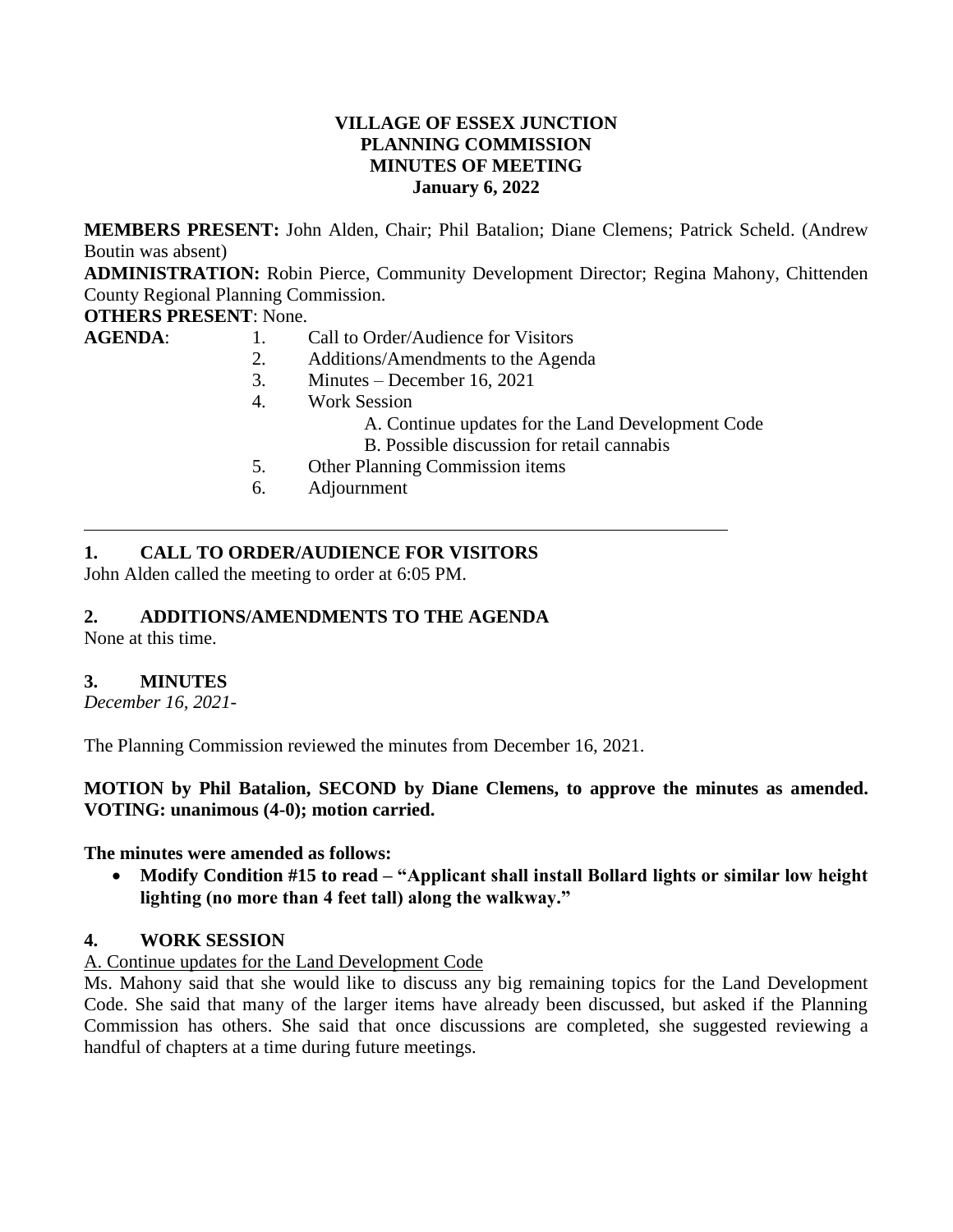Mr. Alden said that one topic he would like to address is clarifying Planned Unit Development (PUD) requirements so that developers know what the Village is looking for prior to drafting an application. Ms. Clemens said that a recent applicant assumed that a density bonus would be given, rather than requesting one from the Village. She said that applicants should be asking for density bonus waivers, rather than assume that they will get one. Mr. Alden said that the application may not be clear enough to call out some of this information, and suggested that the Planning Commission review the project application. Ms. Clemens said that some applicants are missing some of the items that are required, such as landscape plans. She also suggested including the estimated cost of the project on the application. Ms. Mahony said that she would review the PUD regulations and determine whether changes can be made to strengthen or improve them.

Mr. Pierce noted that the Planning Commission has generally been more satisfied with PUDs on larger sites than on smaller sites, and wondered whether there should be different criteria for sites less than or more than half an acre. Mr. Alden noted that the most recent PUD application was for a smaller site and one of its appeals was that it was unique in part due to its size. He said that PUDs are designed to allow flexibility for innovation, and should continue to do so.

Mr. Alden brought up amenities related to alternative modes of transportation, such as indoor bicycle storage. He said that Village regulations don't have a way of acknowledging secure bicycle parking (for example) as an amenity of higher value. He wondered whether more advanced multi-modal connections could somehow be overlaid into Village plans or requirements. He asked whether the LDC or Comprehensive Plan have references to the bicycle path network and alternative forms of transportation. He asked how awareness to these elements could be enhanced. Ms. Mahony replied that if there is connectivity that is desired but doesn't exist, the Village could adopt an Official Map that requires applicants to accommodate specified or desired types of right-of-way. Mr. Alden said that elements related to connectivity should be on the list of items to address in the LDC.

Ms. Mahony asked whether the Planning Commission would like to incorporate more elements of the Transportation Overlay District (TOD) into the LDC update. Mr. Alden replied that he would like more guidance on how the TOD regulations could be improved so that developers can produce projects that align with what the Village is looking for. Mr. Batalion pointed out that design review is being overlaid onto that district, which will allow the Planning Commission to have more of a say in the design aspects of buildings.

Ms. Mahony noted that since the Housing Committee is working on the inclusionary zoning issue, she suggested that the Planning Commission work on other topics for the LDC while that work is being conducted. Planning Commissioners agreed.

Mr. Batalion said that he would be interested in looking at addressing housing needs through potentially increasing density in certain zoning districts. Mr. Alden said that it could be helpful to look at density in all districts and determine which ones to focus on after a broader review.

### B. Possible discussion for retail cannabis

Mr. Pierce provided an update, noting that there will be another public forum on February 16 at 5:00 PM. He said it will be a hybrid meeting (in person and remote options).